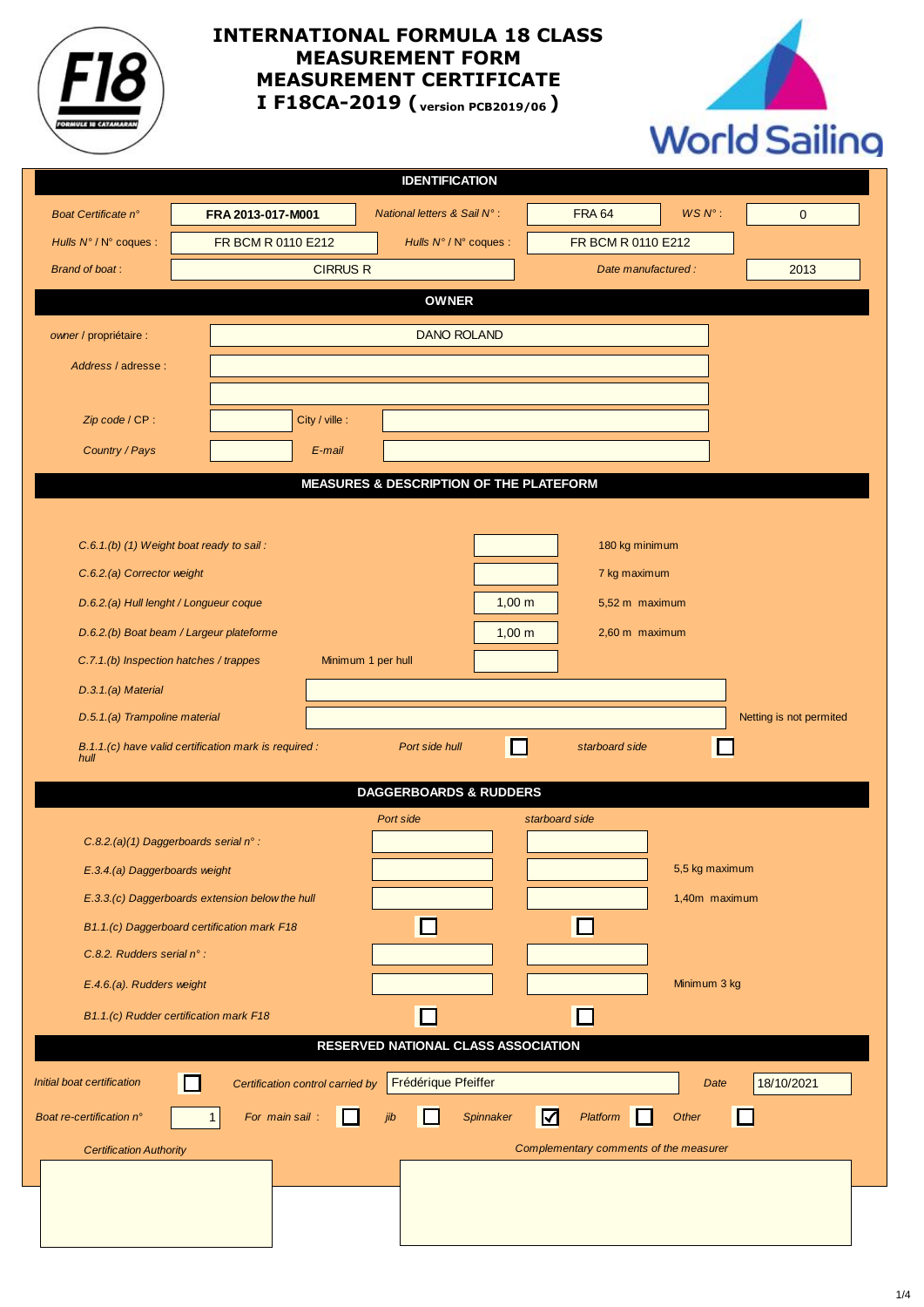| $WSN^{\circ}$ :<br><b>FRA 64</b><br>FRA 2013-017-M001<br><b>National letters &amp; Sail N°:</b><br>Boat Certificate n°<br>$\mathbf{0}$<br><b>Brand of boat:</b><br><b>DANO ROLAND</b><br><b>CIRRUS R</b><br>Owner:<br><b>C.5 PORTABLE EQUIPMENT</b><br>$C.5.1(a)1$ One righting line<br>Minimum 4m. long<br>$\mathbf{0}$<br>Minimum Ø 10mm<br>$\mathbf{0}$<br>C.5.1(a)2 One magnetic steering compas<br>Minimum One<br>C.9 RIG<br>C.9.2(a) Mast datum point shall not be more than 120mm above the top of the front bear<br>C.9.7(a) Running rigging shall be led outside the mast spar<br><b>D.4 BEAMS</b><br>D.4.2(a) The beams shall be extruded aluminium profiles of constant section<br>D.4.2(b) The curvature of the beams shall be limited a maximum of 15mm<br>F.3 MAST<br>F.3.2(a) The mast shall be extruded aluminium profiles of constant section<br><b>F.3.3 Dimensions</b><br>0,385 m Maximum<br>Mast spar circumference<br>$0,378$ m<br>$9,100 \text{ m}$<br>Distance between upper point and front beam<br>9,100 m Maximum<br><b>Shround height</b><br>$6,750 \; m$<br>6,750 m Maximum<br>8,150 m Maximum<br>8,150 m<br>Spinnaker hoist height<br>Top of the front beam to mast datum point<br><b>Extrusion total lenght</b><br>$9,016 \; m$<br>B.1.1(c) Have valid certification marks as required<br><b>F.4 BOOM</b><br>F.4.1(a) The Boom, if fitted,<br>Yes or no<br>F.4.1(a) shall be made and extruded aluminium profiles of constant section<br><b>F.5 BOWSPRIT</b><br>F.5.1(a) The bowsprit shall be on the longitudinal centreline of the boat<br>F.5.1(b) The bowsprit shall be attached to the front beam<br>F.5.2(a) The bowsprit shall be made of aluminium of constant section<br>F.5.5(a) The lenght of the bowsprit shall not excedeed the distance from the centre of the front beam to<br>a vertical line touching the most forward part of the hull plus 800 mm, with the bbowsprit mesuread<br>when vertical.<br>F.6.2(b) (2) The bowsprit bridles may be of rope of minimum diameter 2,5mm<br>40,000 m/m<br>$3,732 \text{ m}$<br>Diameter Ø<br>Dimensions:<br>Length<br>C.9.5(c) The bowsprit shall have an end cap that is smooth, rouded<br><b>F.6 STANDING RIGGING</b><br><b>F.7 RUNNING RIGGING</b> | <b>EQUIPEMENTS</b> |  |  |  |  |  |  |  |  |
|----------------------------------------------------------------------------------------------------------------------------------------------------------------------------------------------------------------------------------------------------------------------------------------------------------------------------------------------------------------------------------------------------------------------------------------------------------------------------------------------------------------------------------------------------------------------------------------------------------------------------------------------------------------------------------------------------------------------------------------------------------------------------------------------------------------------------------------------------------------------------------------------------------------------------------------------------------------------------------------------------------------------------------------------------------------------------------------------------------------------------------------------------------------------------------------------------------------------------------------------------------------------------------------------------------------------------------------------------------------------------------------------------------------------------------------------------------------------------------------------------------------------------------------------------------------------------------------------------------------------------------------------------------------------------------------------------------------------------------------------------------------------------------------------------------------------------------------------------------------------------------------------------------------------------------------------------------------------------------------------------------------------------------------------------------------------------------------------------------------------------------------------------------------------------------------------------------------------------------------------|--------------------|--|--|--|--|--|--|--|--|
|                                                                                                                                                                                                                                                                                                                                                                                                                                                                                                                                                                                                                                                                                                                                                                                                                                                                                                                                                                                                                                                                                                                                                                                                                                                                                                                                                                                                                                                                                                                                                                                                                                                                                                                                                                                                                                                                                                                                                                                                                                                                                                                                                                                                                                              |                    |  |  |  |  |  |  |  |  |
|                                                                                                                                                                                                                                                                                                                                                                                                                                                                                                                                                                                                                                                                                                                                                                                                                                                                                                                                                                                                                                                                                                                                                                                                                                                                                                                                                                                                                                                                                                                                                                                                                                                                                                                                                                                                                                                                                                                                                                                                                                                                                                                                                                                                                                              |                    |  |  |  |  |  |  |  |  |
|                                                                                                                                                                                                                                                                                                                                                                                                                                                                                                                                                                                                                                                                                                                                                                                                                                                                                                                                                                                                                                                                                                                                                                                                                                                                                                                                                                                                                                                                                                                                                                                                                                                                                                                                                                                                                                                                                                                                                                                                                                                                                                                                                                                                                                              |                    |  |  |  |  |  |  |  |  |
|                                                                                                                                                                                                                                                                                                                                                                                                                                                                                                                                                                                                                                                                                                                                                                                                                                                                                                                                                                                                                                                                                                                                                                                                                                                                                                                                                                                                                                                                                                                                                                                                                                                                                                                                                                                                                                                                                                                                                                                                                                                                                                                                                                                                                                              |                    |  |  |  |  |  |  |  |  |
|                                                                                                                                                                                                                                                                                                                                                                                                                                                                                                                                                                                                                                                                                                                                                                                                                                                                                                                                                                                                                                                                                                                                                                                                                                                                                                                                                                                                                                                                                                                                                                                                                                                                                                                                                                                                                                                                                                                                                                                                                                                                                                                                                                                                                                              |                    |  |  |  |  |  |  |  |  |
|                                                                                                                                                                                                                                                                                                                                                                                                                                                                                                                                                                                                                                                                                                                                                                                                                                                                                                                                                                                                                                                                                                                                                                                                                                                                                                                                                                                                                                                                                                                                                                                                                                                                                                                                                                                                                                                                                                                                                                                                                                                                                                                                                                                                                                              |                    |  |  |  |  |  |  |  |  |
|                                                                                                                                                                                                                                                                                                                                                                                                                                                                                                                                                                                                                                                                                                                                                                                                                                                                                                                                                                                                                                                                                                                                                                                                                                                                                                                                                                                                                                                                                                                                                                                                                                                                                                                                                                                                                                                                                                                                                                                                                                                                                                                                                                                                                                              |                    |  |  |  |  |  |  |  |  |
|                                                                                                                                                                                                                                                                                                                                                                                                                                                                                                                                                                                                                                                                                                                                                                                                                                                                                                                                                                                                                                                                                                                                                                                                                                                                                                                                                                                                                                                                                                                                                                                                                                                                                                                                                                                                                                                                                                                                                                                                                                                                                                                                                                                                                                              |                    |  |  |  |  |  |  |  |  |
|                                                                                                                                                                                                                                                                                                                                                                                                                                                                                                                                                                                                                                                                                                                                                                                                                                                                                                                                                                                                                                                                                                                                                                                                                                                                                                                                                                                                                                                                                                                                                                                                                                                                                                                                                                                                                                                                                                                                                                                                                                                                                                                                                                                                                                              |                    |  |  |  |  |  |  |  |  |
|                                                                                                                                                                                                                                                                                                                                                                                                                                                                                                                                                                                                                                                                                                                                                                                                                                                                                                                                                                                                                                                                                                                                                                                                                                                                                                                                                                                                                                                                                                                                                                                                                                                                                                                                                                                                                                                                                                                                                                                                                                                                                                                                                                                                                                              |                    |  |  |  |  |  |  |  |  |
|                                                                                                                                                                                                                                                                                                                                                                                                                                                                                                                                                                                                                                                                                                                                                                                                                                                                                                                                                                                                                                                                                                                                                                                                                                                                                                                                                                                                                                                                                                                                                                                                                                                                                                                                                                                                                                                                                                                                                                                                                                                                                                                                                                                                                                              |                    |  |  |  |  |  |  |  |  |
|                                                                                                                                                                                                                                                                                                                                                                                                                                                                                                                                                                                                                                                                                                                                                                                                                                                                                                                                                                                                                                                                                                                                                                                                                                                                                                                                                                                                                                                                                                                                                                                                                                                                                                                                                                                                                                                                                                                                                                                                                                                                                                                                                                                                                                              |                    |  |  |  |  |  |  |  |  |
|                                                                                                                                                                                                                                                                                                                                                                                                                                                                                                                                                                                                                                                                                                                                                                                                                                                                                                                                                                                                                                                                                                                                                                                                                                                                                                                                                                                                                                                                                                                                                                                                                                                                                                                                                                                                                                                                                                                                                                                                                                                                                                                                                                                                                                              |                    |  |  |  |  |  |  |  |  |
|                                                                                                                                                                                                                                                                                                                                                                                                                                                                                                                                                                                                                                                                                                                                                                                                                                                                                                                                                                                                                                                                                                                                                                                                                                                                                                                                                                                                                                                                                                                                                                                                                                                                                                                                                                                                                                                                                                                                                                                                                                                                                                                                                                                                                                              |                    |  |  |  |  |  |  |  |  |
|                                                                                                                                                                                                                                                                                                                                                                                                                                                                                                                                                                                                                                                                                                                                                                                                                                                                                                                                                                                                                                                                                                                                                                                                                                                                                                                                                                                                                                                                                                                                                                                                                                                                                                                                                                                                                                                                                                                                                                                                                                                                                                                                                                                                                                              |                    |  |  |  |  |  |  |  |  |
|                                                                                                                                                                                                                                                                                                                                                                                                                                                                                                                                                                                                                                                                                                                                                                                                                                                                                                                                                                                                                                                                                                                                                                                                                                                                                                                                                                                                                                                                                                                                                                                                                                                                                                                                                                                                                                                                                                                                                                                                                                                                                                                                                                                                                                              |                    |  |  |  |  |  |  |  |  |
|                                                                                                                                                                                                                                                                                                                                                                                                                                                                                                                                                                                                                                                                                                                                                                                                                                                                                                                                                                                                                                                                                                                                                                                                                                                                                                                                                                                                                                                                                                                                                                                                                                                                                                                                                                                                                                                                                                                                                                                                                                                                                                                                                                                                                                              |                    |  |  |  |  |  |  |  |  |
|                                                                                                                                                                                                                                                                                                                                                                                                                                                                                                                                                                                                                                                                                                                                                                                                                                                                                                                                                                                                                                                                                                                                                                                                                                                                                                                                                                                                                                                                                                                                                                                                                                                                                                                                                                                                                                                                                                                                                                                                                                                                                                                                                                                                                                              |                    |  |  |  |  |  |  |  |  |
|                                                                                                                                                                                                                                                                                                                                                                                                                                                                                                                                                                                                                                                                                                                                                                                                                                                                                                                                                                                                                                                                                                                                                                                                                                                                                                                                                                                                                                                                                                                                                                                                                                                                                                                                                                                                                                                                                                                                                                                                                                                                                                                                                                                                                                              |                    |  |  |  |  |  |  |  |  |
|                                                                                                                                                                                                                                                                                                                                                                                                                                                                                                                                                                                                                                                                                                                                                                                                                                                                                                                                                                                                                                                                                                                                                                                                                                                                                                                                                                                                                                                                                                                                                                                                                                                                                                                                                                                                                                                                                                                                                                                                                                                                                                                                                                                                                                              |                    |  |  |  |  |  |  |  |  |
|                                                                                                                                                                                                                                                                                                                                                                                                                                                                                                                                                                                                                                                                                                                                                                                                                                                                                                                                                                                                                                                                                                                                                                                                                                                                                                                                                                                                                                                                                                                                                                                                                                                                                                                                                                                                                                                                                                                                                                                                                                                                                                                                                                                                                                              |                    |  |  |  |  |  |  |  |  |
|                                                                                                                                                                                                                                                                                                                                                                                                                                                                                                                                                                                                                                                                                                                                                                                                                                                                                                                                                                                                                                                                                                                                                                                                                                                                                                                                                                                                                                                                                                                                                                                                                                                                                                                                                                                                                                                                                                                                                                                                                                                                                                                                                                                                                                              |                    |  |  |  |  |  |  |  |  |
|                                                                                                                                                                                                                                                                                                                                                                                                                                                                                                                                                                                                                                                                                                                                                                                                                                                                                                                                                                                                                                                                                                                                                                                                                                                                                                                                                                                                                                                                                                                                                                                                                                                                                                                                                                                                                                                                                                                                                                                                                                                                                                                                                                                                                                              |                    |  |  |  |  |  |  |  |  |
|                                                                                                                                                                                                                                                                                                                                                                                                                                                                                                                                                                                                                                                                                                                                                                                                                                                                                                                                                                                                                                                                                                                                                                                                                                                                                                                                                                                                                                                                                                                                                                                                                                                                                                                                                                                                                                                                                                                                                                                                                                                                                                                                                                                                                                              |                    |  |  |  |  |  |  |  |  |
|                                                                                                                                                                                                                                                                                                                                                                                                                                                                                                                                                                                                                                                                                                                                                                                                                                                                                                                                                                                                                                                                                                                                                                                                                                                                                                                                                                                                                                                                                                                                                                                                                                                                                                                                                                                                                                                                                                                                                                                                                                                                                                                                                                                                                                              |                    |  |  |  |  |  |  |  |  |
|                                                                                                                                                                                                                                                                                                                                                                                                                                                                                                                                                                                                                                                                                                                                                                                                                                                                                                                                                                                                                                                                                                                                                                                                                                                                                                                                                                                                                                                                                                                                                                                                                                                                                                                                                                                                                                                                                                                                                                                                                                                                                                                                                                                                                                              |                    |  |  |  |  |  |  |  |  |
|                                                                                                                                                                                                                                                                                                                                                                                                                                                                                                                                                                                                                                                                                                                                                                                                                                                                                                                                                                                                                                                                                                                                                                                                                                                                                                                                                                                                                                                                                                                                                                                                                                                                                                                                                                                                                                                                                                                                                                                                                                                                                                                                                                                                                                              |                    |  |  |  |  |  |  |  |  |
|                                                                                                                                                                                                                                                                                                                                                                                                                                                                                                                                                                                                                                                                                                                                                                                                                                                                                                                                                                                                                                                                                                                                                                                                                                                                                                                                                                                                                                                                                                                                                                                                                                                                                                                                                                                                                                                                                                                                                                                                                                                                                                                                                                                                                                              |                    |  |  |  |  |  |  |  |  |
|                                                                                                                                                                                                                                                                                                                                                                                                                                                                                                                                                                                                                                                                                                                                                                                                                                                                                                                                                                                                                                                                                                                                                                                                                                                                                                                                                                                                                                                                                                                                                                                                                                                                                                                                                                                                                                                                                                                                                                                                                                                                                                                                                                                                                                              |                    |  |  |  |  |  |  |  |  |
|                                                                                                                                                                                                                                                                                                                                                                                                                                                                                                                                                                                                                                                                                                                                                                                                                                                                                                                                                                                                                                                                                                                                                                                                                                                                                                                                                                                                                                                                                                                                                                                                                                                                                                                                                                                                                                                                                                                                                                                                                                                                                                                                                                                                                                              |                    |  |  |  |  |  |  |  |  |
|                                                                                                                                                                                                                                                                                                                                                                                                                                                                                                                                                                                                                                                                                                                                                                                                                                                                                                                                                                                                                                                                                                                                                                                                                                                                                                                                                                                                                                                                                                                                                                                                                                                                                                                                                                                                                                                                                                                                                                                                                                                                                                                                                                                                                                              |                    |  |  |  |  |  |  |  |  |
|                                                                                                                                                                                                                                                                                                                                                                                                                                                                                                                                                                                                                                                                                                                                                                                                                                                                                                                                                                                                                                                                                                                                                                                                                                                                                                                                                                                                                                                                                                                                                                                                                                                                                                                                                                                                                                                                                                                                                                                                                                                                                                                                                                                                                                              |                    |  |  |  |  |  |  |  |  |
|                                                                                                                                                                                                                                                                                                                                                                                                                                                                                                                                                                                                                                                                                                                                                                                                                                                                                                                                                                                                                                                                                                                                                                                                                                                                                                                                                                                                                                                                                                                                                                                                                                                                                                                                                                                                                                                                                                                                                                                                                                                                                                                                                                                                                                              |                    |  |  |  |  |  |  |  |  |
|                                                                                                                                                                                                                                                                                                                                                                                                                                                                                                                                                                                                                                                                                                                                                                                                                                                                                                                                                                                                                                                                                                                                                                                                                                                                                                                                                                                                                                                                                                                                                                                                                                                                                                                                                                                                                                                                                                                                                                                                                                                                                                                                                                                                                                              |                    |  |  |  |  |  |  |  |  |
|                                                                                                                                                                                                                                                                                                                                                                                                                                                                                                                                                                                                                                                                                                                                                                                                                                                                                                                                                                                                                                                                                                                                                                                                                                                                                                                                                                                                                                                                                                                                                                                                                                                                                                                                                                                                                                                                                                                                                                                                                                                                                                                                                                                                                                              |                    |  |  |  |  |  |  |  |  |
|                                                                                                                                                                                                                                                                                                                                                                                                                                                                                                                                                                                                                                                                                                                                                                                                                                                                                                                                                                                                                                                                                                                                                                                                                                                                                                                                                                                                                                                                                                                                                                                                                                                                                                                                                                                                                                                                                                                                                                                                                                                                                                                                                                                                                                              |                    |  |  |  |  |  |  |  |  |

F.6.1(a) The standing rigging of the stanless steel F.6.2(a)(1) A forestay and bridles mini 4mm F.6.2(a)(1) Shrouds mini 4mm F.6.2(a)(3) Trapeze wires mini 2,5mm

|  | $F.7.2(a)(1)(2)$ Mainsal halyard & sheet |  |
|--|------------------------------------------|--|
|  | $F.7.2(a)(3)(4)$ Jib halyard & sheet     |  |
|  | $F.7.2(a)(5)(6)$ Spi. halyard & sheets   |  |
|  | F.7.2(a)(7) Spi. Retraction lines        |  |

Complementary comments of the measurer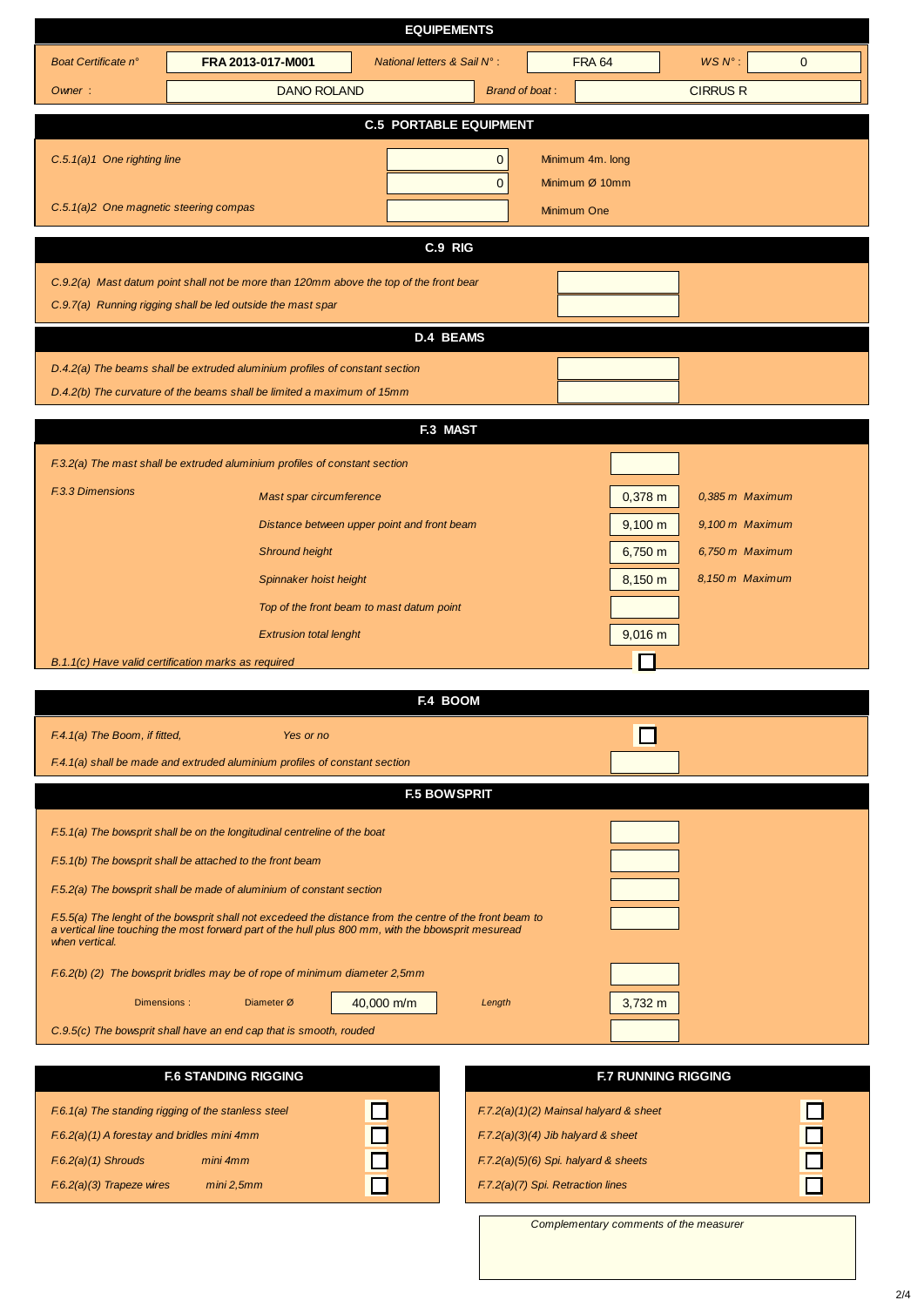|                     |                    | <b>MEASURES AND CALCULATIONS AREA OF JIB &amp; SPINNAKER</b> |                       |                                                 |                                       |   |                                                                 |              |
|---------------------|--------------------|--------------------------------------------------------------|-----------------------|-------------------------------------------------|---------------------------------------|---|-----------------------------------------------------------------|--------------|
| Boat Certificate n° | FRA 2013-017-M001  | National letters & Sail N°:                                  |                       |                                                 | <b>FRA 64</b>                         |   | WS N°:                                                          | $\mathbf{0}$ |
| Owner:              | <b>DANO ROLAND</b> |                                                              | <b>Brand of boat:</b> |                                                 |                                       |   | <b>CIRRUS R</b>                                                 |              |
|                     |                    |                                                              |                       |                                                 |                                       |   | G.4 JIB                                                         |              |
|                     |                    |                                                              |                       |                                                 |                                       |   |                                                                 |              |
|                     |                    |                                                              |                       | Small Jib 3,60 m2                               |                                       | □ | Large Jib 4,30 m2                                               | ΙI           |
|                     |                    |                                                              |                       | Sailmaker / Voilier :<br>Serial n° / N° série : |                                       |   |                                                                 |              |
|                     |                    |                                                              |                       | Colour / Couleur :                              |                                       |   |                                                                 |              |
|                     |                    |                                                              |                       | <b>Batten number:</b>                           |                                       |   | $3.4.2(d)(2)$ maximum 3<br>$\overline{0}$                       |              |
|                     |                    |                                                              | Material / Matériau : |                                                 |                                       |   |                                                                 |              |
|                     |                    |                                                              | h <sub>1</sub>        |                                                 |                                       |   | $S1=((h+h1)x(a-a1))/2$                                          | 0,0000       |
|                     |                    |                                                              | $\mathbf{a}$          |                                                 | 0,000                                 |   | $S2=(hxa1)/2$                                                   | 0,0000       |
|                     |                    |                                                              | h7                    |                                                 | 0,000                                 |   | $S7 = ((axh7)/3)^*2$                                            | 0,0000       |
|                     |                    |                                                              | c                     |                                                 |                                       |   | S10:2/3bxh10                                                    | 0,0000       |
|                     |                    |                                                              | h11                   |                                                 |                                       |   | S11: 2/3 cxh11                                                  | 0,0000       |
|                     |                    |                                                              | h                     |                                                 |                                       |   |                                                                 |              |
|                     |                    |                                                              | a1<br>b               |                                                 |                                       |   | <b>JIB AREA</b><br>Small Jib 3,60m2                             |              |
|                     |                    |                                                              | h10                   |                                                 | 0,000                                 |   | Large Jib 4,30m2                                                |              |
|                     |                    |                                                              |                       |                                                 |                                       |   | G.4.2 Construction & G.4.3 Dimensions                           |              |
|                     |                    |                                                              |                       |                                                 |                                       |   |                                                                 | Max          |
|                     |                    |                                                              |                       |                                                 | The Leech shall not be convex         |   |                                                                 |              |
|                     |                    |                                                              | <b>Top width</b>      |                                                 |                                       |   |                                                                 | <b>50mm</b>  |
|                     |                    |                                                              | <b>Batten width</b>   |                                                 |                                       |   |                                                                 | 40mm         |
|                     |                    |                                                              |                       |                                                 | Batten pocket outside width           |   |                                                                 | 80mm         |
|                     |                    |                                                              |                       |                                                 | Window area: minimum: $0,30$ m2       |   |                                                                 |              |
| Jh.                 |                    |                                                              |                       |                                                 | Dacron sticker F18 Small Jib 3,60m2   |   |                                                                 |              |
|                     |                    | $\mathcal{S}_{\zeta_{\mathcal{J}}}$                          |                       |                                                 | Dacron sticker F18 Large Jib 4,30 m2  |   |                                                                 |              |
|                     |                    |                                                              | <b>G.5 SPINNAKER</b>  |                                                 |                                       |   |                                                                 |              |
|                     | SL <sub>2</sub>    |                                                              |                       |                                                 | Small Spinnaker 19,00m2 maximum       |   |                                                                 |              |
|                     |                    |                                                              |                       |                                                 | Large Spinnaker 21,00m2 maximum       |   |                                                                 |              |
|                     | ej1                |                                                              |                       | Sailmaker / Voilier :                           |                                       |   | <b>HYDE SAILS</b>                                               |              |
| SL2<br><b>SMG</b>   |                    |                                                              |                       | Serial n° / N° série :                          |                                       |   | 605062                                                          |              |
|                     |                    |                                                              |                       | Colour / Couleur :                              |                                       |   | <b>BLUE</b>                                                     |              |
|                     |                    |                                                              |                       |                                                 | G.5.1 Material / Matériau:            |   | <b>DYNAKOTE</b>                                                 |              |
|                     |                    |                                                              | SL <sub>1</sub>       |                                                 |                                       |   | % SMG / SF                                                      |              |
|                     |                    |                                                              | SL <sub>2</sub>       |                                                 | 8,945<br>7,698                        |   |                                                                 | 77,26        |
| o                   |                    |                                                              | <b>SMG</b>            |                                                 | 2,843                                 |   | <b>Spinnaker AREA</b>                                           | 20,876       |
|                     | $\circ$            |                                                              | <b>SF</b>             |                                                 | 3,680                                 |   |                                                                 |              |
|                     |                    |                                                              |                       |                                                 | Dacron sticker F18 spinnaker 19,00 m2 |   |                                                                 |              |
|                     | SF                 |                                                              |                       |                                                 | Dacron sticker F18 spinnaker 21,00 m2 |   |                                                                 | П            |
|                     |                    |                                                              |                       |                                                 |                                       |   | <b>RESERVED NATIONAL CLASS ASSOCIATION</b>                      |              |
| SL <sub>2</sub>     | $\circ$            | SL <sub>1</sub>                                              |                       |                                                 | Certification control carried by      |   | Date                                                            |              |
| O                   |                    | Pierre-Charles BARRAUD - juin 2001                           | Frédérique Pfeiffer   |                                                 |                                       |   | 18/10/2021                                                      |              |
| $\Im \kappa$        | SF                 |                                                              |                       |                                                 |                                       |   | Mesures du voilier conservées<br>car supérieures à celles de la |              |
|                     |                    |                                                              |                       |                                                 |                                       |   | jauge effectuée ce jour.                                        |              |

3/4